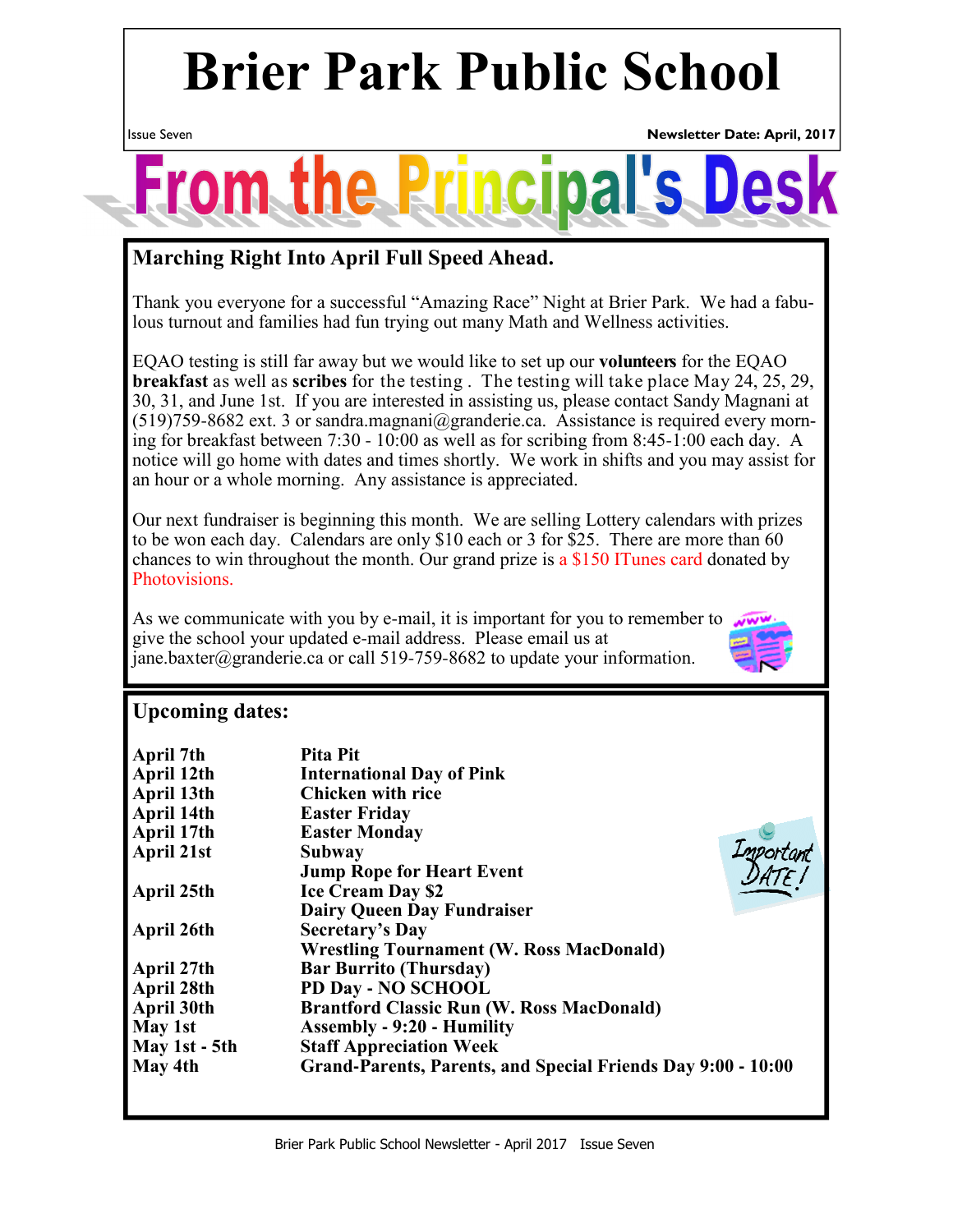### **International Day of Pink and Safe Schools**

Our student council worked together to put together an assembly on bullying and "Pink Shirt Day" which was held last month. Pink Shirt Day began in Nova Scotia when two high school students and their teenage friends organized a high-school protest to wear pink in sympathy for a Grade 9 boy who was being bullied. The students took a stand against bullying when they protested against the harassment of a new Grade 9 student by distributing pink T-shirts to all the boys in their school. The theme of our Pink Shirt Day assembly was to promote a positive school climate and to always be inclusive.

**Wednesday, April 12th will mark the "International Day of Pink". Once again the Safe** Schools Committee will encourage students to wear pink as a statement against bullying. Talk to your children about bullying. Encourage them to report bullying to their teachers. Explain to your children the difference between bullying and normal conflict between students.

# **Conflict VS. Bullying** Happens occasionally Happens repeatedly Accidental Done on purpose Not serious Serious-threat of physical harm or emotional or psychological hurt Equal emotional reaction by both Strong emotional reaction on part of victim<sup>1</sup> Not seeking power or attention Seeking power or control Not trying to get something Trying to gain material things, or power Remorseful-takes responsibility No remorse-blames victim Effort to solve problem No effort to solve problem

#### **Secretary's Day**

**April 26th is Secretary's Day. We want to thank Mrs. Baxter for all her hard work!!**